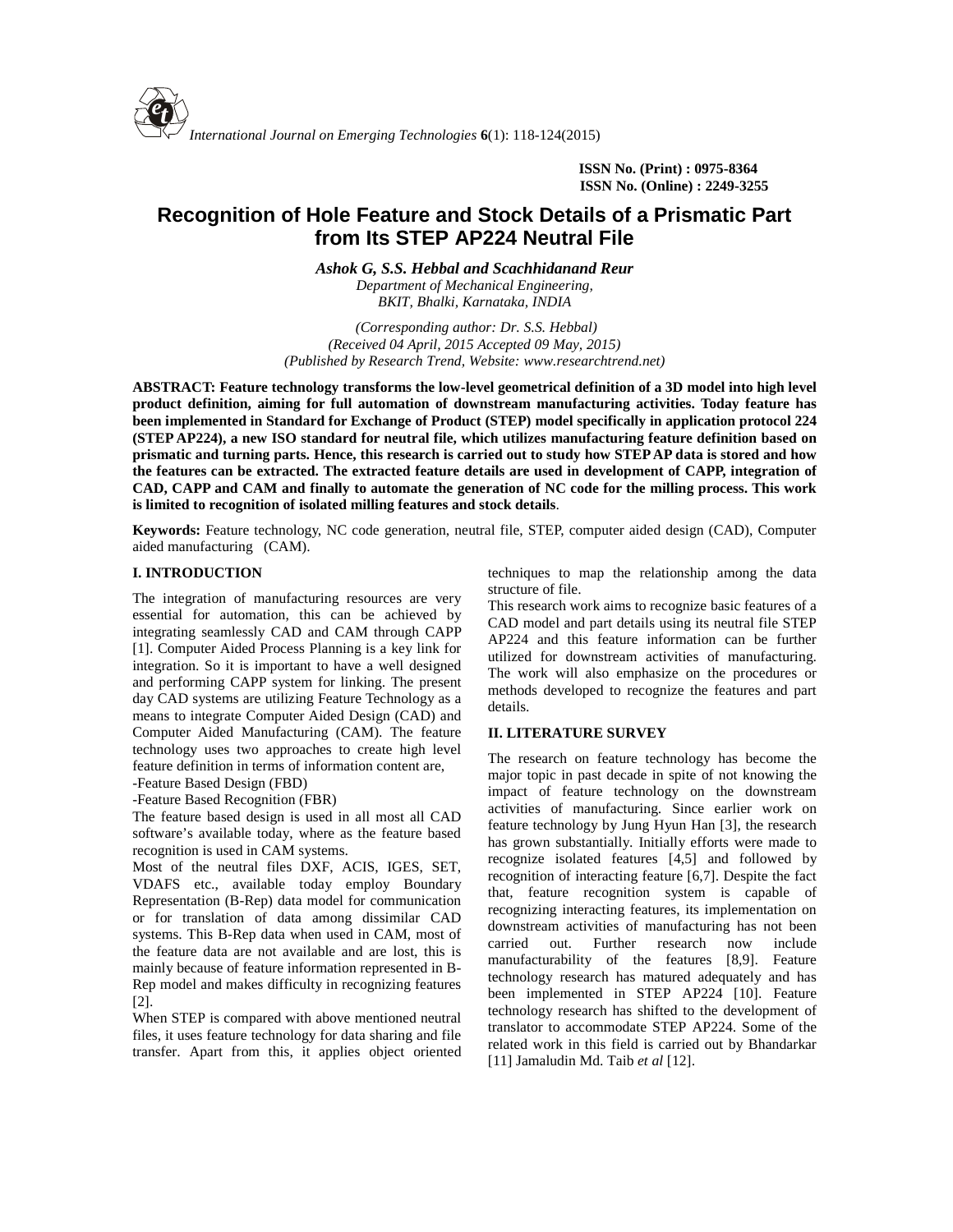However, translation of STEP AP224 files has not been addressed adequately. Study on the characteristics of the STEP AP 224 is essential as to develop the methods to extract data of the features. Initial work in this area, is limited to basic features. In this paper the, data related to stock and hole feature is extracted.

# **III. DATA EXCHANGE WITH STEP**

STEP (Standard for Exchanging of Product model data) provides a standardized method to define all data which are necessary for the description of the CAD model throughout its life cycle. STEP is an ASCII file and provides product information along with mechanism and definition for product data exchange and sharing among dissimilar Computer Aided (CAx) systems.

STEP was first issued in 1994 and this standard categorizes the CAD data based on Application Protocols (AP). APs are used to define the collection of information required for the base exchange unit. Each AP is known as a formal document that describes the activities of the lifecycle of a CAD model. Currently, there are a few APs that are actively used in research and industries. For examples, AP 201 is explicit drafting, AP 203 for 3D design and the latest one, AP 238 is for STEP-NC manufacturing. This research work is a part of an ongoing research work on development of software for process planing and to integrate the CAD and CAM through this developed CAPP. The best application protocol suits for the CAPP is AP 224, because it provides complete manufacturing information apart from geometrical and topological information to machine single piece mechanical parts.

### **Step AP 224**

STEP AP224 defines data models which are ranging from low level geometrical definition to high level product definition. The topology and geometrical information of B-Rep model relates to low-level definition and data related to manufacturing and machining feature are related to high level product definition. The STEP AP 224 contains following groups of manufacturing features which are shown in Fig. 1.

- (a) Machining features
- (b) Transition features
- (c) Replicate features
- (d) Compound features a.



Machining Feature a. Machining feature



b. Transition features



c. Replicate features



d. Compound features

The main focus of this work is on extraction of stock and feature data, which is based on manufacturing features associated with the milling processes (operations).

#### **V. THE EXPRESS LANGUAGE**

Express is a data specification language as defined in ISO 10303. It consists of language elements which allow an unambiguous data definition and specification of constraints on the data defined. The EXPRESS language is used to describe the structure of the STEP file through pre-processor. The STEP file as mentioned above is an ASCII file and can be opened using any text editor. EXPRESS maps the relationship between information by binding and inheritance data storage. A portion of STEP file written through EXPRESS language, which defines a cylindrical surface is shown below: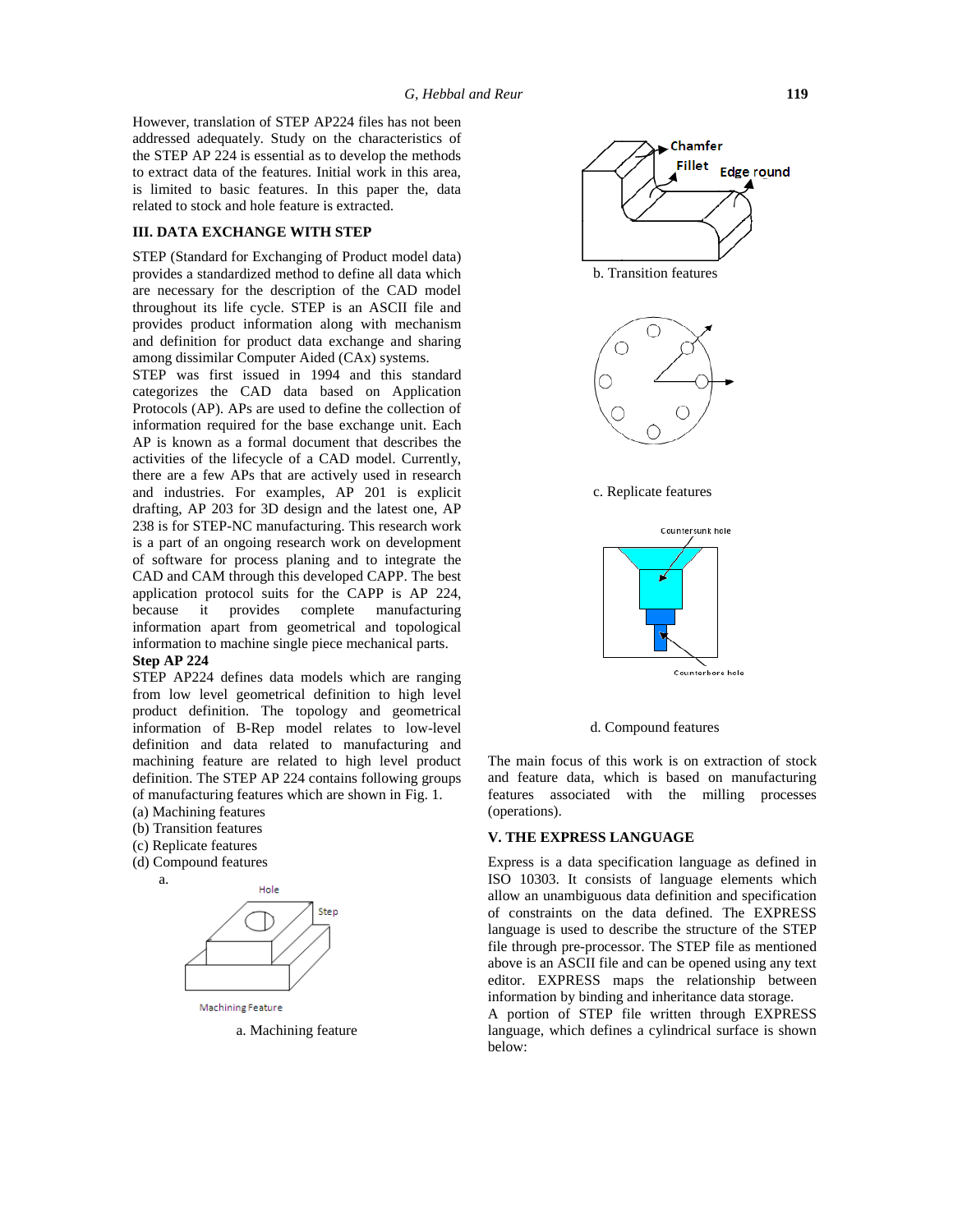#850=DIRECTION ('',(0.0,1.0,0.0));

#851=DIRECTION ('',(0.0,0.0,1.0));

In the above example , the line #853 shows the entity CYLINDRICAL\_SURFACE(), it has three parameters or arguments, the first one is a label, denoted by ' ' which is empty, the second parameter is an entity identification number or simply a line number #852 which refers to another entity on the line #852 i,e "AXIS2\_PLACEMENT\_3D(). The third parameter is numerical value which represents the radius of the cylindrical surface. The entity AXIS2\_PLACEMENT\_3D() which has four entities, label, Cartesian point, axis direction and reference direction.

# **The STEP AP 224 physical file**

The STEP file begins with a key word ISO-10303-21 and is followed by a header section. Header basically contains the descriptions of the file, such as name of the file, date, time, stamp, author's name, organization name that generates the file and type of file schema or name etc. The header section of a sample STEP file is shown below. It begins with the word HEADER and ends with ENDSEC indicating the end of section. HEADER;

FILE\_DESCRIPTION (('AP224 File'),'2;1');

FILE\_NAME('ka571\_997865309\_1.224','1998-09-

30T12:14:10-05:00', ('Mr M Woods'),('LSC: RAMP Consultancy'),'RPTS MP 6.0','PTC Pro/ENGINEER Version 18.0','Mr M Woods');

#### FILE\_SCHEMA(('FEATURE\_BASED\_PROCESS\_PL ANNING')); ENDSEC;

The HEADER section is followed by the DATA section. This section is divided into two groups, the geometrical and topological elements. This data is similar to other application protocols that have topology and geometrical B-Rep data, such as AP203 and AP214. The data ends with the highest topology in B-

Rep, which is solid. In STEP, the solid is equivalent to MANIFOLD\_SOLID\_B-REP() entity. Therefore this entity can be inferred as the end of the topological and geometrical data. The other data that is unique to STEP AP224 is the manufacturing feature definition. A feature in STEP AP224 is defined by sweeping a profile along a given path and its end profile condition. Each feature is described by its geometrical and parametric shape. The geometrical shape will inform the type of profile, path and end profile condition while, the parametric shape will establish the parameter for each profile, path and end profile condition. For instance, a through hole is described by sweeping of a closed circular profile, swept along a linear path and the end condition is 'through' while for the parameter shape will ascertain the radii of the circular profile and the distance of the sweeping. These data are stored through binding and inheritance.

Due to the method of storing data, which is by binding and inheritance, frequent line referring is always required. It becomes more cumbersome when the reference line has to be referred to the previous line, causing the reader to read backwards. This becomes worst when a line can be a mixture of numbers and string. This causes every line to be handled as strings. In order to differentiate between numbers and strings, the system has to truncate certain string and convert them to numbers. The truncating and converting process requires the system to fully understand every single line.

#### **Hole Feature and Stock Details Extraction**

The CAD model of a part is shown in Fig. 1, consists of a machining feature through hole, which is to be recognized from neutral file STEP AP224 along with part details i,e part width, length, height and its material. A computer program has been developed to recognize the feature and part details in Visual Basic 6.0 based on the algorithm (procedure) developed for extraction of stock and feature details. The details of algorithm and information needed for development of algorithm is as follows.



**Fig. 1.** Part model with Through Hole Feature.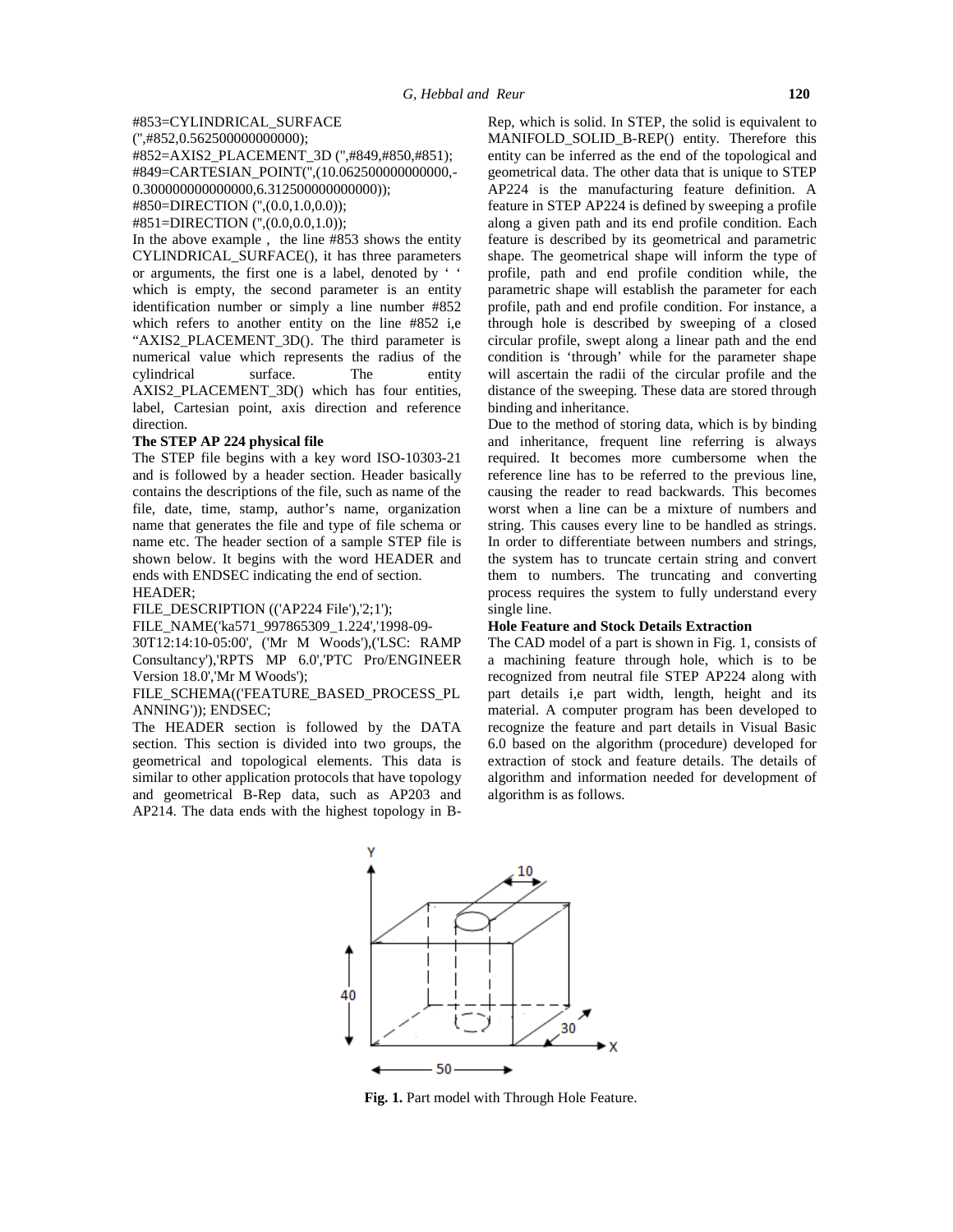#### **Algorithm for Extraction of Part (Stock) Details:**

As mentioned above the part is a prismatic part having geometrical data width, length and height and these data need to be extracted from STEP AP224 neutral file of the part model. Below a section of STEP AP224 file is shown, which defines the stock of the part,

#1474=AXIS2\_PLACEMENT\_3D('orientation',#1471, #1472,

#1473);#1471=CARTESIAN\_POINT('',(0.0000000000 0,-0.0000000000000,0.0));

#1472=DIRECTION ('',(0.0,0.0,1.0));

#1473=DIRECTION ('',(1.0,0.0,0.0));

#1483=(LENGTH\_MEASURE\_WITH\_UNIT()MEAS URE\_REPREENTTION\_ITEM()MEASURE\_ WITH\_UNIT (LENGTH

MEASURE(50.000000000000),#15) QUALIFIED \_REPRES ENTATION\_ITEM ((#1475,#1476,#1477)) REPRESENTATION\_ITEM('length'));

#1492=(LENGTH\_MEASURE\_WITH\_UNIT()MEAS URE\_REPRSENTTION\_ITEM()MEASURE\_WITH\_ UNIT(LENGTH\_ MEASURE(40.000000000000),#15) QUALIFIED\_REPRESE NTATION\_ITEM ((#1484,#1485,#1486)) REPRESENTATION \_ITEM('width'));

#1501=(LENGTH\_MEASURE\_WITH\_UNIT()MEAS URE\_

REPESENTTION\_ITEM () MEASURE\_WITH\_UNIT (LEN GTH\_ MEASURE (30.00000000000000),#15) QUALIFIED

\_REPRESENTATION\_ITEM((#1493,#1494,#1495))R EPRESENTATION ITEM('height'));

#1502=BLOCK\_SHAPE\_REPRESENTATION ('base shape', (#1474,#1483,#1492,#1501),#34);

The above section of the STEP file contains the geometric details of the stock. For extracting the details, the following algorithm (procedure) is developed.

Read the STEP AP224 file from its ASCII form. Search for the keyword or entity name BLOCK \_ SHAPE\_ REPRESENTATION () from the file. Extract all the parameters or arguments of the above entity. The first parameter is a string 'base shape', the second parameter is a group of four line identification numbers (id's) and last is again line identification number of STEP file. Store the second parameter i,e group of parameters in an array (first array), each one is a line number in the STEP file in the form of #---. Search for STEP file lines corresponding to the line id's in the array. The first element of the array points to the line having entity AXIS2\_PLACEMENT\_3D (). The above searched entity has four parameters which describe the orientation of the part model, extract and store these parameters in another (second) array [1-7].

The second element of the array points to the line having entities LENGTH\_MEASURE () and REPRESENTATION ITEM (). Each entity has one parameter, the parameter of LENGTH\_MEASURE() entity indicate distance or dimension i,e LENGTH\_MEASURE(dist) and parameter of REPRESENTATION\_ITEM() entity is a string and it is the parameter of the stock which is 'length', i,e REPRESENTATION \_ITEM ('length'). Extract the parameters 'dist' and 'length' from two entities and they represent the length of the stock in the form similar to length  $=$  dist. The third element points to the line having the same entity names as above i,e in step 8, the entity LENGTH\_MEASURE() has the same parameter 'dist' where as the second entity REPRESENTATION\_ITEM() has the parameter 'width'. Extract the parameters 'dist' and 'width' from two entities and they represent the width of the stock in the form similar to width  $=$  dist. The fourth element of the array points to the line having the same entity names as above, the entity LENGTH \_MEASURE () has the same parameter 'dist' where as the second entity REPRESENTATION\_ITEM () has the parameter 'height'. Extract the parameters 'dist' and 'height' from two entities and they represent the height of the stock in the form similar to height  $=$  dist. The data extracted with above procedure represent width, length and height of the stock [8-10]. Search for the elements of another array ( second array) pointing to STEP file lines. The first element of the array contains a string 'orientation', which mentions the orientation of the part with respect to current coordinate system. The second element of the array points to a line number of STEP file which has the entity CARTESIAN\_POINT() and has two parameter, the first one is blank and the second is group parameter containing three numeric values, representing a Cartesian point  $X$  – coordinate ,  $Y$  – coordinate and Z – coordinate respectively. Extract these coordinates and store in respective variables. This Cartesian point represents the location of the part model in current coordinate system [11-12]. The third element of the array points to a line number of STEP file which has the entity DIRECTION (). The entity has two parameters, the first one is blank and the second is group parameter containing three numeric values, representing X, Y and Z direction respectively. Extract these direction values and store in respective variables. The axis direction of the part is represented by value 1,in the above example it is  $(0.0, 0.0, 1.0)$ , means the axis is in the direction of Z axis. The fourth element of the array points to a line number of STEP file which has the entity DIRECTION (), it is considered as reference direction. The entity has two parameters, the first one is blank and the second is group parameter containing three numeric values, representing X, Y and Z direction respectively. Extract these direction values and store in respective variables. The axis direction of the part is represented by value 1. In the above example it is (1.0,0.0,0.0), means the reference axis is in the direction of X axis [13-14]. The output of the above procedure is shown below in Table 1 [15].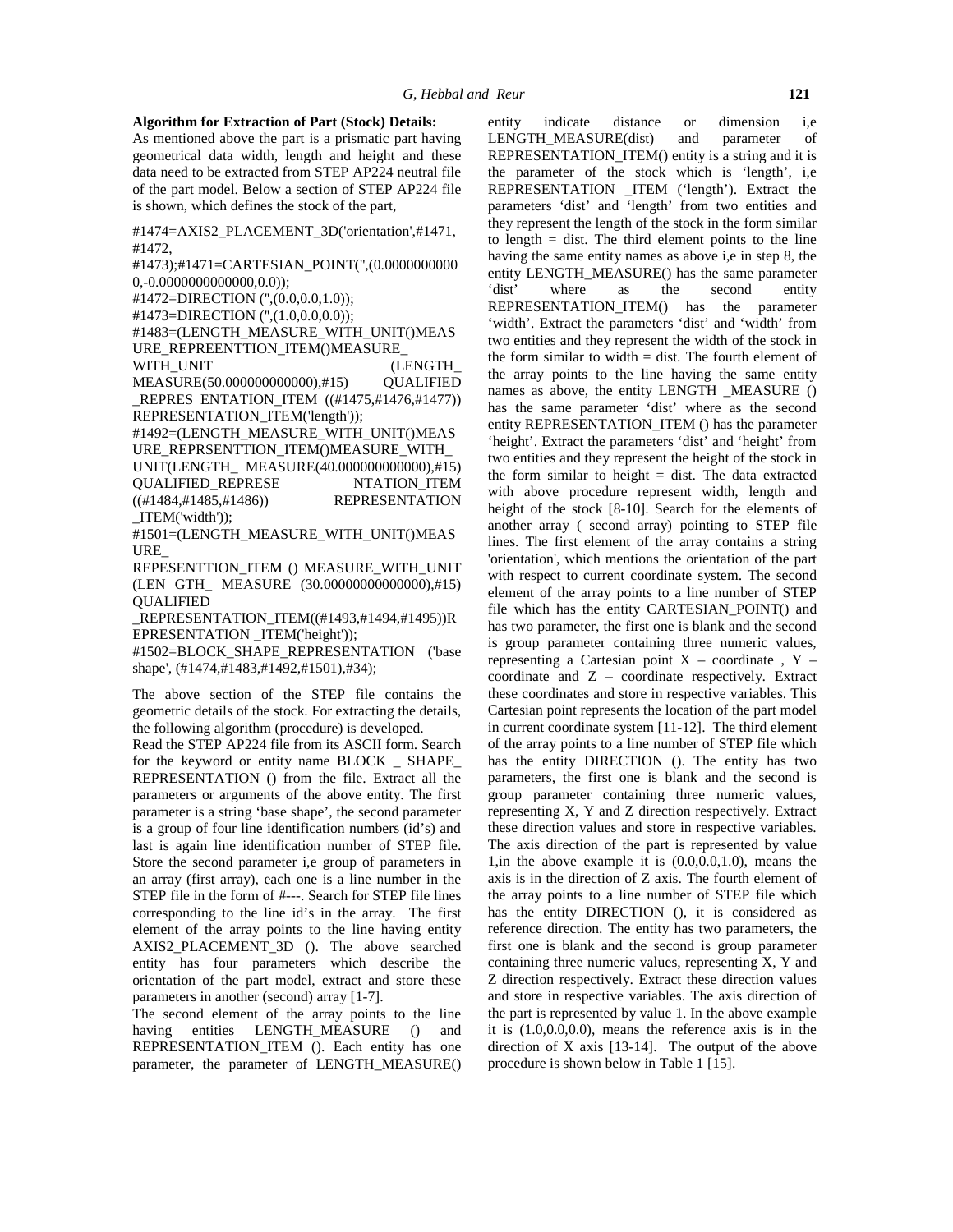| Extracted data from STEP AP224 File for STOCK |               |  |
|-----------------------------------------------|---------------|--|
| length                                        | 50.0          |  |
| width                                         | 40.0          |  |
| height                                        | 30.0          |  |
|                                               | $X = 0.0$     |  |
| Part position                                 | $Y = 0.0$     |  |
|                                               | $Z = 0.0$     |  |
| Orientation                                   | 0.0.0.0.1.0   |  |
|                                               | 1.0, 0.0, 0.0 |  |

| Table 1: Part Model Details. |  |
|------------------------------|--|
|------------------------------|--|

#### **Extraction of Hole Feature Details**

The presence of any machining feature in the STEP AP224 file is identified by occurrence of three entity, INSTANCED\_FEATURE (),

MACHINING\_FEATURE() and actual feature occurrence like SLOT(), HOLE(), POCKET() etc., and these entities are used in identifying features. The occurrence of these entities in the STEP file is as follows,

#...=(CHARACTERIZED\_OBJECT()FEATURE\_DEF INITION()

INSTANCED\_FEATURE()MACHINING\_FEATURE () FEATURE\_NAME()SHAPE\_ASPECT());

In the above STEP line, we can notice the presence of all the three entities, in place of actual feature name, it mentioned as FEATURE\_NAME (). In this place any of the feature name, which are defined in the STEP AP224 application protocol may appear. The features can also be identified by using only feature name as key word. In this research work, to identify the machining feature its name is used as key word in the format as defined in the STEP AP224.

The round hole shape is formed by sweeping circular closed profile along a linear path. The circular closed profile and linear path are represented by two entities CIRCULAR\_CLOSED\_PROFILE () and PATH\_ FEATURE\_COMPONENT () respectively.

To identify and extract the data of machining feature round hole from STEP file, the following procedure is developed

Search the STEP file for the occurrence of the key word ROUND\_HOLE (). The sample result of the above step is shown below [1],

#1630=(CHARACTERIZED\_OBJECT('','')FEATURE \_DEFINITION()INSTANCED\_FEATURE()MACHIN ING\_FEA TURE () **ROUND\_HOLE()**SHAPE\_ASPECT('','',#43,.T.)); Search for the entities dia CIRCULAR\_CLOSED\_PROFILE() and PATH\_FEATURE\_COMPONENT(), which define the shape of the hole feature, using their names as key words in STEP file and the result is shown below [2], #1643=CIRCULAR\_CLOSED\_PROFILE('circular profile','',

# 1642,.F.);

#1658=PATH\_FEATURE\_COMPONENT ('linearpath ',' linear ', #1657,.F.);

#1663=(LENGTH\_MEASURE\_WITH\_UNIT()MEAS URE\_REPRESENTATION\_ITEM()MEASURE\_WIT H\_UNIT

(LENGTH\_MEASURE(40.0),#15)REPRESENTATIO N ITEM ('distance'));

Extract the first parameter of the entity PATH \_FEATURE \_COMPONENT () which is a string 'linear path' and store in a variable [3].

Next extract the parameter value of the entity REPRESENTATION ITEM () again which is a string 'distance' and store in a variable [4].

Lastly extract the parameter value of the entity LENGTH \_MEASURE () which is a numerical value, representing the value of 'distance' parameter of entity REPRESENTATION\_ITEM () which is 40 mm. The depth of the hole is equal to the length of the linear which is represented by REPRESENTATION\_ITEM ('distance'), I,e depth = 40 mm [5].

Next search for location of feature, which can be identified by searching the entity Cartesian point using its name as key word, i,e CARTESIAN\_POINT(). The sample result is shown below [6],

#1687=CARTESIAN\_POINT ('',(0.0, 0.0 , 0.0));

#1688=DIRECTION ('',(0.0,-1.0,0.0));

#1689=DIRECTION ('',(1.0,0.0,0.0));

Extract the parameters of above entities i,e CARTESIAN\_POINT(),DIRECTION() and DIRECTION() and store in variables.

The other important parameter of the hole, which is necessary for machining, is diameter of the hole [7]. This parameters can identified by searching two entities LENGTH\_MEASURE () and REPRESENTATION\_ITEM () using their names as key word which contain the parameter value for diameter. The sample result of the search is shown below,

1652=(LENGTH\_MEASURE\_WITH\_UNIT()MEASU RE\_RESENTATION\_ITEM()MEASURE\_WITH\_UNI T (LENGTH \_MEASURE(10.000000000000),#15) QUALIFIED \_REPRES ENTATION\_ITEM( (#1644,#1645,#1646)) REPRESENTATION\_ITEM ('diameter'));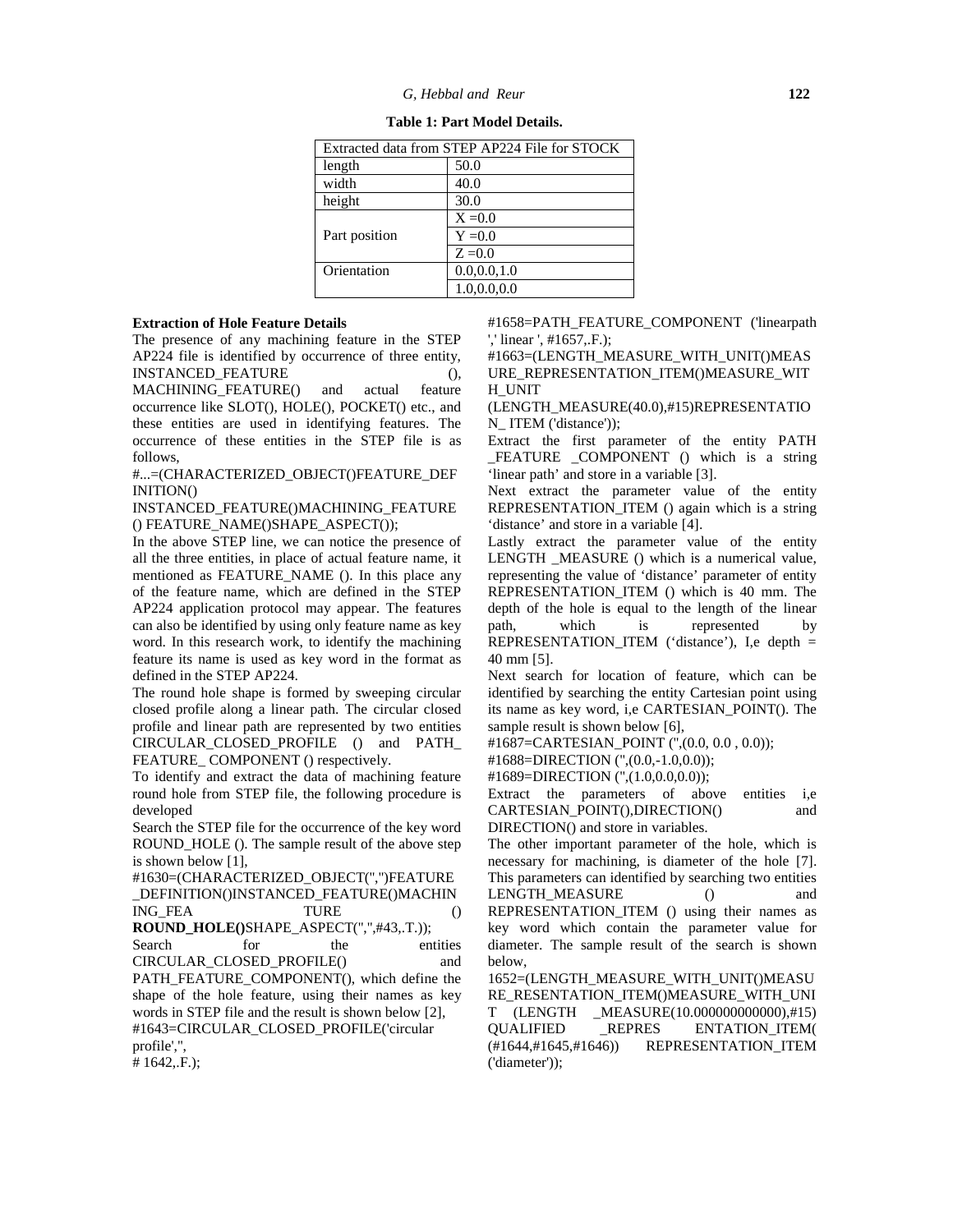#Extract the parameters of the entity LENGTH\_MEASURE () and REPRESENTATION\_ITEM () which are respectively 10.0 cm and 'diameter', i,e diameter = 10.0 mm.

The final attribute of hole to be extracted is its bottom condition [8]. The hole can have different bottom conditions. The probable bottom conditions for hole are shown below in Fig. 2.



**Fig. 2.** Hole bottom Conditions.

The hole bottom condition can be extracted by searching the entity HOLE\_BOTTOM () by its defined name. The sample result of the search is shown below #1675=HOLE\_BOTTOM ('bottomcondition','through',#1674 ,.F.);

Extract the parameters of the entity HOLE\_BOTTOM (), which has its first parameter 'bottom condition' and second parameter is 'through', which indicates that the hole feature has through hole.

The output of the above algorithm is shown below in Table 2,

| MACHINNG_FEATURE()          | ROUND_HOLE()               |          |
|-----------------------------|----------------------------|----------|
| <b>CIRCULAR CLOSED</b>      | 'circular profile'         |          |
| PROFILE()                   |                            |          |
| PATH_FEATURE                | 'linear path'              |          |
| COMPONENT()                 |                            |          |
| REPRESENTATION ITEMO        | (Hole<br>Distance          | 40       |
|                             | Depth)                     |          |
| CARTESIAN POINT()           | X                          | 0.0      |
| Hole location               | Y                          | 0.0      |
|                             | Z                          | 0.0      |
| DIRECTION ()                | Direction                  | $0,-1,0$ |
| Orientation of hole feature | <b>Reference Direction</b> | 1,0,0    |
|                             | diameter                   | 10.0     |
|                             | <b>Bottom</b> condition    | through  |

**Table 2: Hole Feature Details.**



**Fig. 3.** Hole Feature Details.